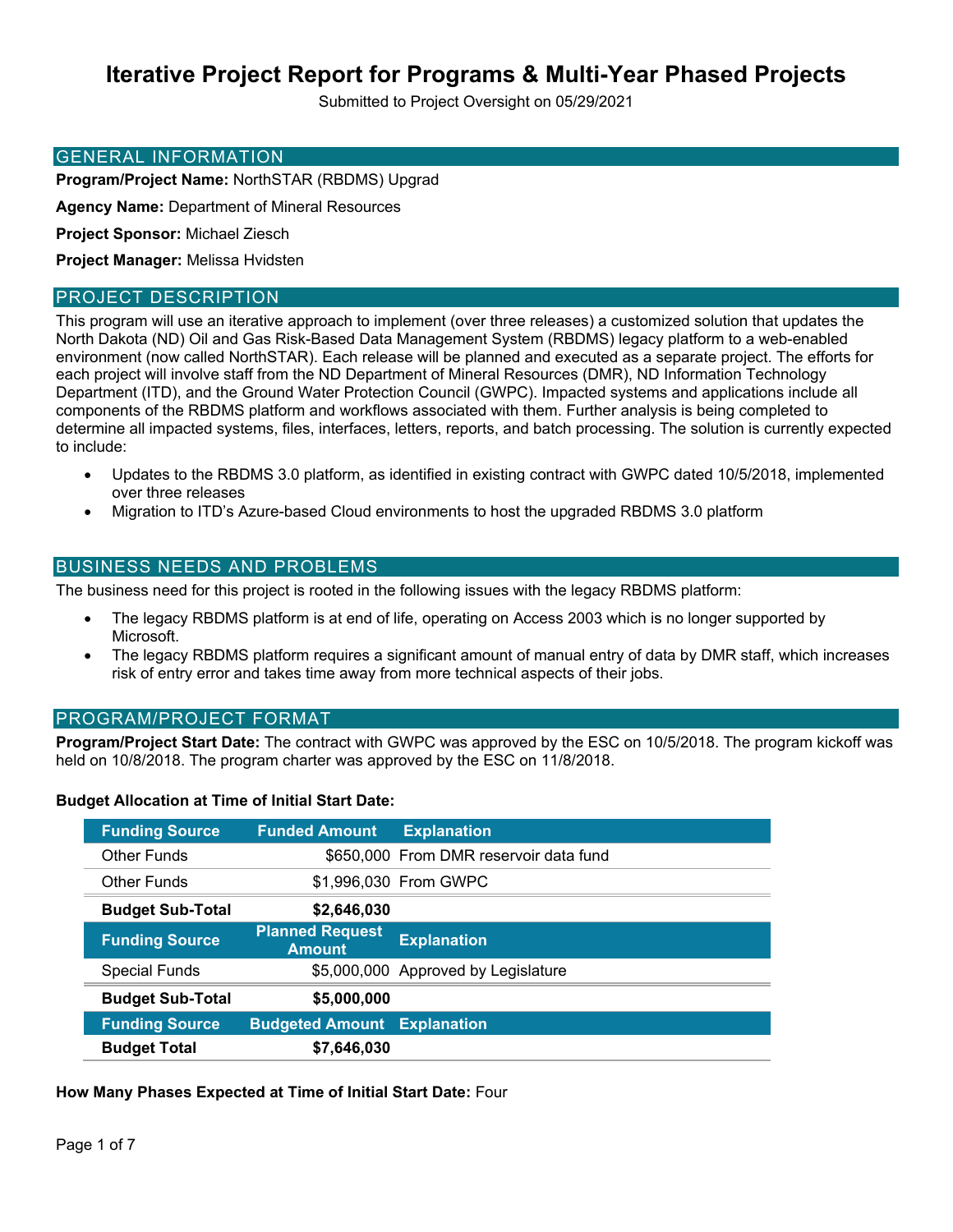**Phase Approach Description:** This program will use an iterative approach to implement the solution over three releases. Each release will be planned and executed as a separate project.

### **Estimated End Date for All Phases Known at Time of Initial Start Date:** 1/31/2021

### PROGRAM/PROJECT ROAD MAP

The program road map shows the high-level plan or vision for the program/projects/phases. It is intended to offer a picture of the lifespan of all the effort that is expected to be required to achieve the business objectives.

| Project/<br><b>Phase</b> | <b>Title</b> | <b>Scope Statement</b>                                                                                                                                                                                       | <b>Estimated</b><br><b>Months</b><br><b>Duration</b> | <b>Estimated Budget</b> |
|--------------------------|--------------|--------------------------------------------------------------------------------------------------------------------------------------------------------------------------------------------------------------|------------------------------------------------------|-------------------------|
| Project 1                | Release 1    | Release 1 implemented the Bond<br>Management, Entity Management, and<br>General Modules, along with their<br>supplemental components.                                                                        | 7 months                                             | \$962,213<br>(Actual)   |
| Project 2                | Release 2    | Release 2 will implement the Transfer and<br>Well Management Modules (including the<br>Well Stim, Idle Well, and Underground<br>Injection Control Sub-Modules), along with<br>their supplemental components. | 15 months                                            | \$2,425,936<br>(Actual) |
| Project 3                | Release 3    | Release 3 will include Compliance, Facilities,<br>Hearing and Docket, Incidents, Inspections,<br>Payments, and (Oil and Gas) Production,<br>along with their supplemental components.                        | 13 months                                            | \$3,583,967             |

### **Notes:**

Release 4 has been cancelled. The scope for that release has been moved into Release 3.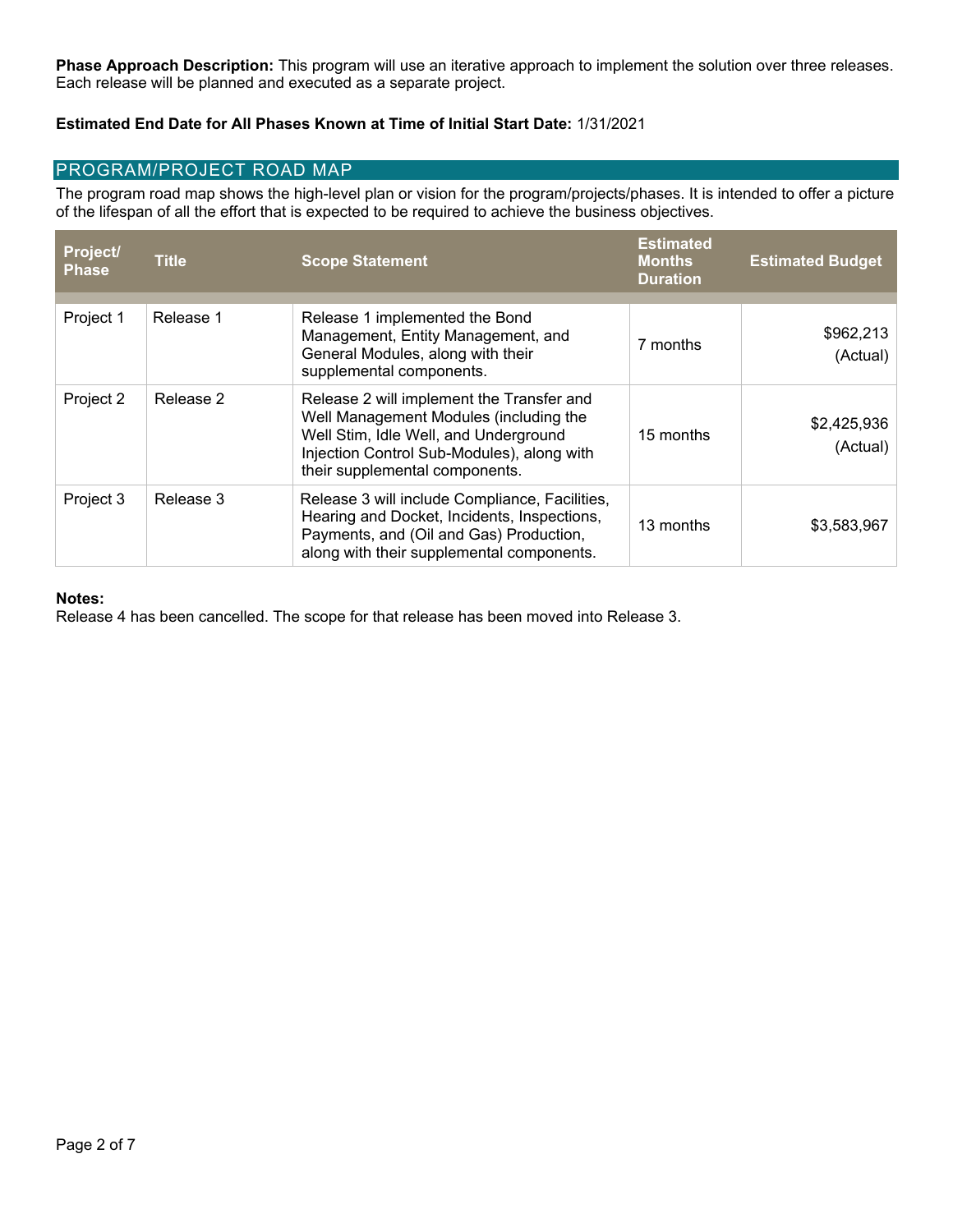### PROJECT BASELINES

The baselines below are entered for only those projects or phases that have been planned. At the completion of a project or phase a new planning effort will occur to baseline the next project/phase and any known actual finish dates and costs for completed projects/phases will be recorded. The iterative report will be submitted again with the new information.

| Project/<br><b>Phase</b> | Project/<br><b>Phase</b><br><b>Start Date</b> | <b>Baseline</b><br><b>End Date</b> | <b>Baseline</b><br><b>Budget</b> | <b>Funding</b><br><b>Source</b> | <b>Actual</b><br><b>Finish</b><br><b>Date</b> | <b>Schedule</b><br><b>Variance</b> | <b>Actual Cost</b> | <b>Cost</b><br><b>Variance</b> |
|--------------------------|-----------------------------------------------|------------------------------------|----------------------------------|---------------------------------|-----------------------------------------------|------------------------------------|--------------------|--------------------------------|
| Release 1<br>Baseline 1  | 10/08/2018                                    | 5/10/2019                          | \$1,285,115                      |                                 |                                               |                                    |                    |                                |
| Release 1<br>Baseline 2  | 10/08/2018                                    | 5/10/2019                          | \$1,054,099                      | Special/<br>Other               | 5/17/2019                                     | 3.2%<br><b>Behind</b>              | \$962,213          | 8.7%<br>Under                  |
| Release 2<br>Baseline 1  | 2/1/2019                                      | 1/22/2020                          | \$2,433,555                      |                                 |                                               |                                    |                    |                                |
| Release 2<br>Baseline 2  | 2/1/2019                                      | 3/18/2020                          | \$2,433,555                      |                                 |                                               |                                    |                    |                                |
| Release 2<br>Baseline 3  | 2/1/2019                                      | 4/3/2020                           | \$2,637,301                      | Special/<br>Other               | 4/30/2020                                     | 6% Behind                          | \$2,425,936        | 8% Under                       |
| Release 3<br>Baseline 1  | 1/1/2020                                      | 2/28/2021                          | \$3,583,967                      | Special/<br>Other               |                                               |                                    |                    |                                |

#### **Notes:**

Release 1 was re-baselined on 1/11/2019 due to change requests approved by the ESC.

Release 2 was re-baselined on 7/12/2019 and 11/19/2019 due to change requests approved by the ESC.

Release 3 was baselined on 2/28/2020.

The Release 2 Post Implementation Report was approved by the ESC on 5/29/2020.

The project is funded with \$2,646,030 in Other funds (the DMR reservoir data fund and the GWPC), along with \$5,000,000 in Special funds.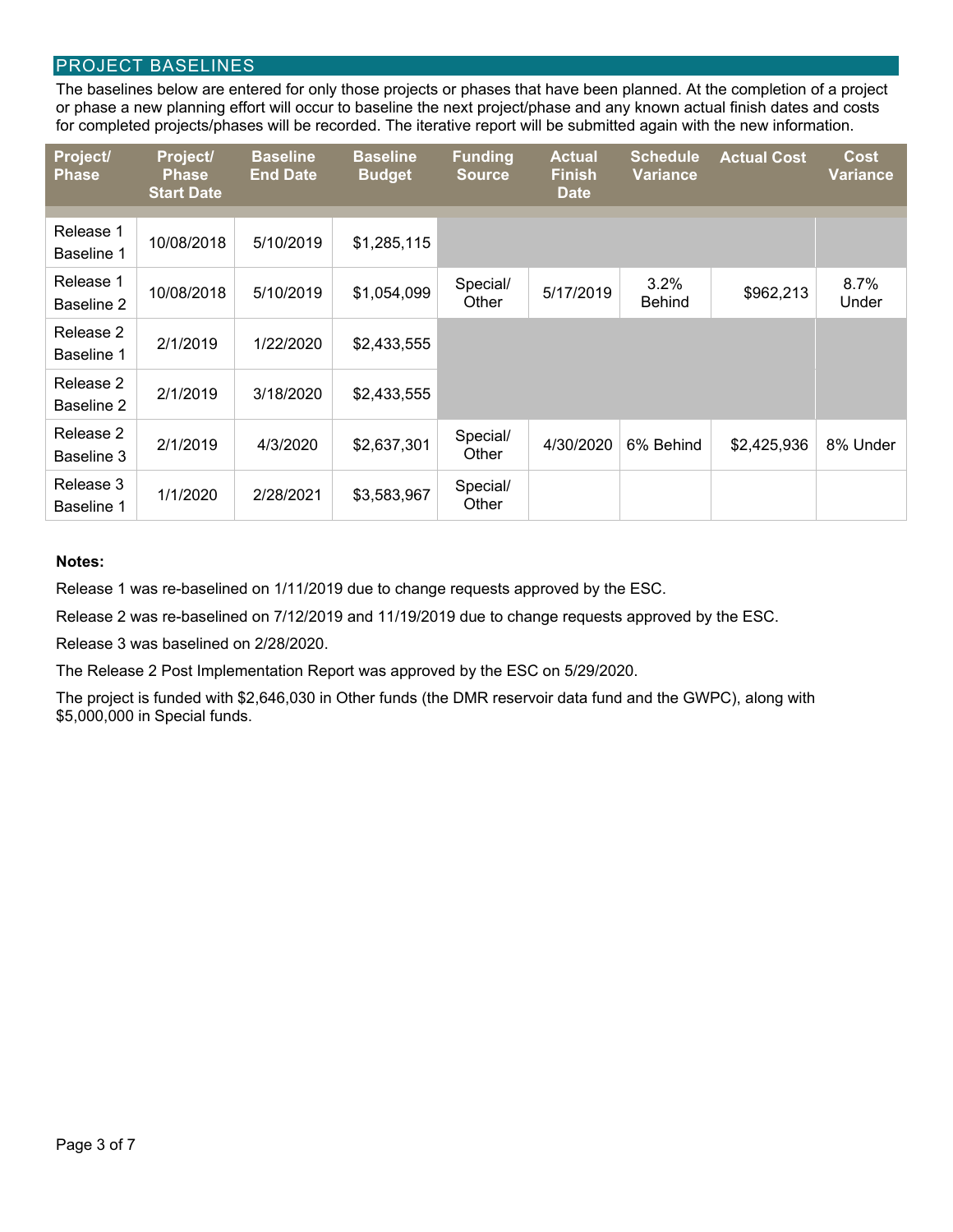## **OBJECTIVES**

| Project/<br><b>Phase</b> | <b>Business Objective</b>                                                                                                                                                | <b>Measurement Description</b>                                                                                                                                       | Met/<br><b>Not Met</b>          | <b>Measurement Outcome</b>                                                                                                                                                                                                          |
|--------------------------|--------------------------------------------------------------------------------------------------------------------------------------------------------------------------|----------------------------------------------------------------------------------------------------------------------------------------------------------------------|---------------------------------|-------------------------------------------------------------------------------------------------------------------------------------------------------------------------------------------------------------------------------------|
| All                      | 1.1 Implement<br>modifications to the<br>RBDMS platform in four<br>releases, where each<br>release contains<br>operational<br>components that are<br>immediately useable | 1.1.1 Upon completion of each<br>release, each included module is<br>fully deployed and functioning<br>according to documented<br>requirements                       | Met for<br>Release<br>$2 - 2.1$ | 1.1.1.1 Business operations<br>continue at current, and in some<br>cases enhanced, levels of<br>efficiency and flexibility with<br>current staffing levels                                                                          |
| All                      | 1.2 Maintain access to<br>all legacy data                                                                                                                                | 1.2.1 Upon completion of the<br>program, access to all legacy<br>data is available without having<br>to access multiple systems                                      | Met for<br>Release<br>$2 - 2.1$ | 1.2.1.1 Access to all legacy<br>data is available and easily<br>accessible for reporting and<br>data analytics. Field staff will<br>have offline access to data with<br>Release 2.1 as a bridge to final<br>release.                |
| All                      | 1.3 Ensure the<br>upgraded platform has<br>increased compatibility<br>for current and future<br>application<br>development and use.                                      | 1.3.1 Upon completion of the<br>program, the RBDMS platform<br>will have been upgraded to meet<br>accessibility standards<br>according to documented<br>requirements | Future                          | 1.3.1.1 Stakeholders will have<br>the ability to gain access to<br>other existing and future<br>compatible relevant applications<br>(i.e., the Well Finder<br>application)                                                          |
| All                      | 1.4 Provide<br>stakeholders with<br>enhanced accessibility<br>to the RBDMS platform<br>through web-enabled<br>technology                                                 | 1.4.1 Upon completion of the<br>program, access to the entire<br>RBDMS platform is available to<br>stakeholders anywhere there is<br>an internet connection          | Met for<br>Release<br>$2 - 2.1$ | 1.4.1.1 Stakeholders will have<br>access to the platform from<br>anywhere there is an internet<br>connection. Field staff have<br>implemented docker solution for<br>offline access to agency data as<br>a bridge to final release. |
| All                      | 2.1 Eliminate the need<br>for manual entry of<br>data, freeing staff up for<br>more technical aspects<br>of their jobs.                                                  | 2.1.1 Upon completion of the<br>production module, there should<br>be a reduction of hours of<br>required data entry by<br>approximately 80% for related<br>forms    | Future                          | 2.1.1.1 A streamlined workflow<br>will be realized upon completion<br>of the program.                                                                                                                                               |
| All                      |                                                                                                                                                                          |                                                                                                                                                                      | Future                          | 2.1.1.2 Improved automation of<br>basic functions, leading to<br>improved accuracy of<br>information (correspondence<br>and form letters, statistical data<br>gathering, event tracking,<br>improved reconciling of data)           |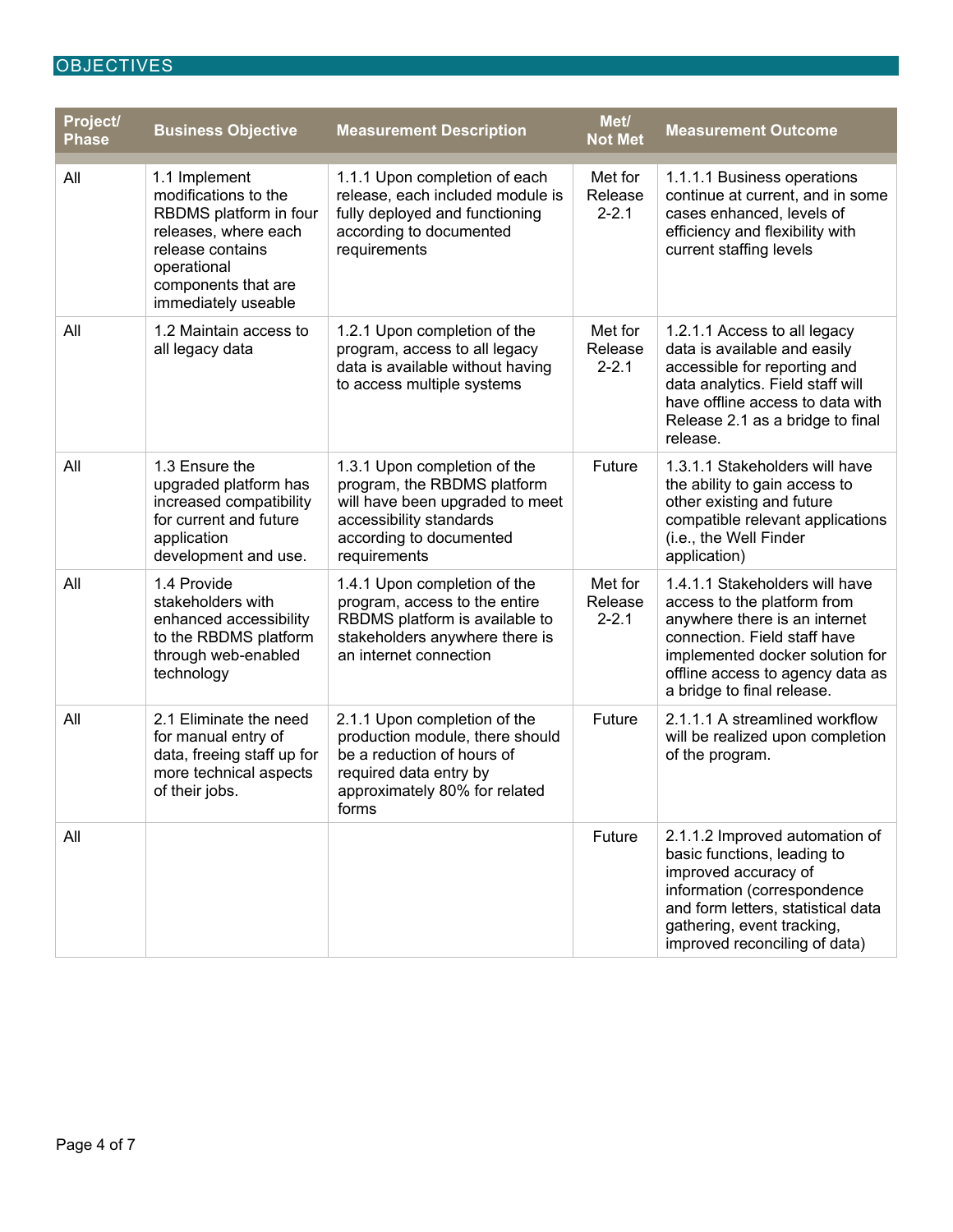| <b>Project/</b><br><b>Phase</b> | <b>Business Objective</b>                                                      | <b>Measurement Description</b>                                                                                                                                                                                                                                                                    | Met/<br><b>Not Met</b>                            | Measurement Outcome                                                                                                |
|---------------------------------|--------------------------------------------------------------------------------|---------------------------------------------------------------------------------------------------------------------------------------------------------------------------------------------------------------------------------------------------------------------------------------------------|---------------------------------------------------|--------------------------------------------------------------------------------------------------------------------|
| All                             | 2.2 Maintain or improve<br>existing business<br>functionality/<br>capabilities | 2.2.1 Upon completion of each<br>module, there will be no<br>measurable loss of process<br>efficiencies and all process<br>changes, enhancements, and<br>efficiencies identified for<br>inclusion in the release are fully<br>deployed and functioning<br>according to documented<br>requirements | Met/As<br>expected<br>for<br>Release<br>$2 - 2.1$ | 2.2.1.1 DMS business<br>operations continue at current<br>or improved levels of efficiency<br>without adding staff |

### POST-IMPLEMENTATION REPORT

Post-Implementation Reports are to be performed after each project or phase is completed. A "PIR" is a process that utilizes surveys and meetings to determine what happened in the project/phase and identifies actions for improvement going forward. Typical PIR findings include, "What did we do well?" "What did we learn?" "What should we do differently next time?"

| Project/<br><b>Phase</b> | Lesson Learned, Success Story, Idea for Next Time, Etc.                                                                                                                                                                                                                                                                                                                                                                            |
|--------------------------|------------------------------------------------------------------------------------------------------------------------------------------------------------------------------------------------------------------------------------------------------------------------------------------------------------------------------------------------------------------------------------------------------------------------------------|
| Release 1                | Lesson Learned: It is very important for the UAT lead to be involved in the design sessions from the very<br>beginning of the release in order to improve the process of script writing and execution during UAT. Early<br>involvement, adequate design reviews with SMEs, and the proper level of documentation will help the team<br>plan for testing and ensure proper traceability of the test scripts from Design to Results. |
| Release 1                | Lesson Learned: It is very important to ensure that all involved developers and SMEs have the opportunity<br>to complete design reviews prior to approval of the designs, and before they are scheduled to begin any<br>development or work that is dependent on the designs.                                                                                                                                                      |
| Release 1                | Lesson Learned: : It is very important to ensure that enough time is allotted in the schedule for<br>Implementation and the resolution of any issues after Go Live, and that adequate time is allowed to<br>complete the Lessons Learned process at the end of the project.                                                                                                                                                        |
| Release 1                | Lesson Learned: : Late first-time delivery of key application components limits testing time, and it is very<br>important to ensure that key components are scheduled to be completed and delivered early enough in the<br>timeline to avoid causing delays or issues for other downstream (dependency) testing.                                                                                                                   |
| Release 1                | Lesson Learned: It is very important to ensure that teams have adequate opportunities for communication<br>(such as meetings) when dealing with cross development activities or issues.                                                                                                                                                                                                                                            |
| Release 1                | Lesson Learned: Allowing the legacy system's data extract and data cleansing to continue until the week of<br>Go Live resulted in a high risk that code changes could be required without adequate time for regression<br>testing in the schedule. In future releases, all conversion work should be scheduled to complete at least 3<br>weeks prior to Go Live.                                                                   |
| Release 1                | Lesson Learned: The schedule must include time for adequate testing of legacy data prior to Go Live, and<br>that any data issues must be escalated as quickly as possible.                                                                                                                                                                                                                                                         |
| Release 1                | Lesson n Learned: If possible, the UAT environment should be setup with both the NorthSTAR application<br>and the classic system, with an active interface between them.                                                                                                                                                                                                                                                           |
| Release 1                | Success Story: The project team worked very well together, with all parties collaborating and showing a<br>high level of investment in the success of the project.                                                                                                                                                                                                                                                                 |
| Release 2                | Lesson Learned (Communication): When emails exceed 3 responses, call a meeting to avoid confusion<br>and possibly miscommunication.                                                                                                                                                                                                                                                                                                |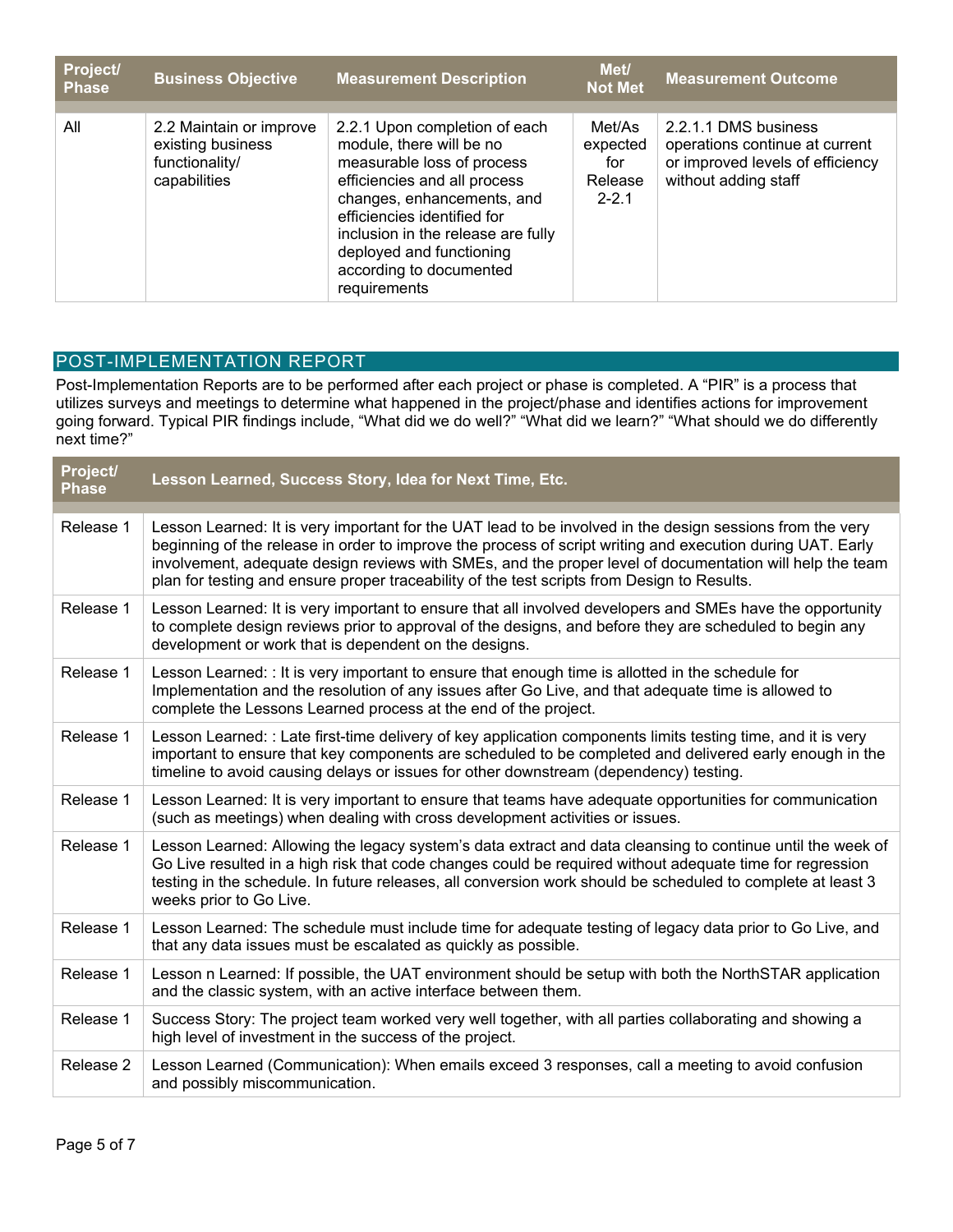| Project/<br><b>Phase</b> | Lesson Learned, Success Story, Idea for Next Time, Etc.                                                                                                                                                                                                                                                                                                                                                                              |
|--------------------------|--------------------------------------------------------------------------------------------------------------------------------------------------------------------------------------------------------------------------------------------------------------------------------------------------------------------------------------------------------------------------------------------------------------------------------------|
| Release 2                | Lesson Learned (Communication): Internal DMR staff who were not part of active R2 components would<br>have benefitted from more communication to them as cutover approached, especially field staff who would<br>be taking questions from operators. In future releases, hold an all staff meeting in Bismarck, and either in<br>person demos to 3 field offices, or dedicated webinars to field staff, to address this concern.     |
| Release 2                | Lesson Learned (Communication): External Users who are in or being entered into NorthSTAR are not<br>automatically getting uploaded to the communication email list. This caused some Admins to get frustrated<br>with not receiving newsletter updates or communications. We were able to pull down a list of users and<br>emails to include in the Feb 2020 newsletter and will need to repeat that step in future communications. |
| Release 2                | Lesson Learned (Communication): There are times when a word, or terms, from California's WellSTAR<br>project differ from how North Dakota uses the word or terms. Be careful to talk through a topic fully and<br>don't make assumptions.                                                                                                                                                                                            |
| Release 2                | Lesson Learned (Testing): Testing efforts that don't include formal test scripts are difficult to track, in terms<br>of overall status/progress and later auditing of what was specifically tested. Write formal test scripts for<br>every testing effort.                                                                                                                                                                           |
| Release 2                | Lesson Learned (Testing): UAT efforts started too late. This led to many issues being identified late in the<br>process. Start UAT as early as possible.                                                                                                                                                                                                                                                                             |
| Release 2                | Lesson Learned (Testing): The performance test scripts for these complex workflows depend on the state<br>of the data, which in many cases is changed any time a test is run. This adds to the complexity of having to<br>rerun any tests. The use of backups and restores was a very effective approach to prepare the system for<br>retesting without requiring script updates due to changes within the data.                     |
| Release 2                | Lesson Learned (Testing): When bugs and issues were logged it felt like items were not being addressed.<br>Start having a DDC meeting. Have metrics to support bugs that are blocking scripts.                                                                                                                                                                                                                                       |
| Release 2                | Success Story: During the end of Release 2.0, communication increased, the team was flexible in adding<br>DCRs or determining that DCRs could wait until R2.1. In addition, the entire team was working late or<br>weekends to address issues, test issues and provide timely deployments. All of these efforts resulted in a<br>very successful Release 2 cutover.                                                                  |
| Release 2                | Success Story: DMR delivered a very complex form in Release 2. Kudos to them.                                                                                                                                                                                                                                                                                                                                                        |

# KEY CONSTRAINTS AND/OR RISKS